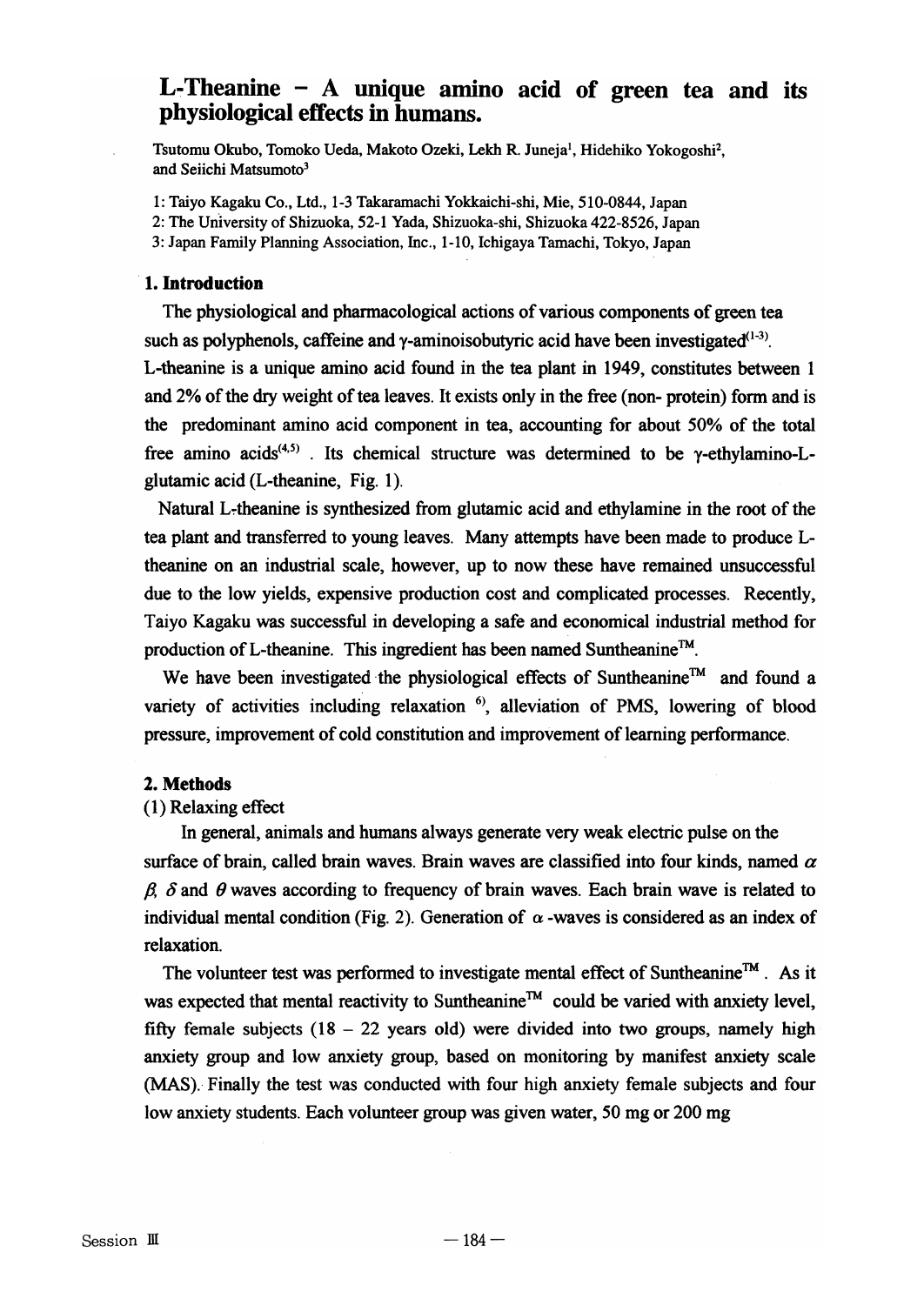Suntheanine<sup>TM</sup> solution once a week and brain waves were measured for 60 min after the administration. All measurements were repeated twice during test period for two months. (2) Effect on alleviation ofPMS

Premenstrual Syndrome (PMS) is a symptom unique to women, which appears in the luteal phase from the ovulation period through the first day of menstruation. It possesses characteristics ofhaving a peak just prior to menstruation and disappearing 1 - 2 days following the start of menstruation. Typical symptoms of PMS are generally categorized as mental symptoms such as irritability, anger and anxiety, and physical symptoms sucli as sleepiness, fatigue and pains  $7,8$ .

In a volunteer study, twenty subjects were treated with tablets containing either 50 mg Suntheanine™ per tablet or a placebo. Subjects took two tablets twice a day for a total of 200 mg Suntheanine™. The test duration consisted of 3 menstruation cycles. Test subjects were required to answer a Menstrual Distress Questionnaire (MDQ)(9) survey 3 days prior to expected menstruation date and at the time of first and second administrations. The MDQ survey, developed by Moos. R, et. Al., contains 47 questions, divided into the 8 categories. Moos scores reported symptoms with six grades. For this study, four of the grades were used. Higher scores indicate an increased acknowledgement of physical and mental symptoms associated with PMS.

The first cycle was regarded as the control. Crossover tests were conducted using Suntheanine™ and / or a placebo for the second and third cycles.

# 3. Results

# (1) Relaxing effect

In the study,  $\alpha$ -brain waves were observed from the back to the top area of the brain surface about 40 min after the intake of Suntheanine™ solution. An oral administration of 200 mg Suntheanine<sup>™</sup> dissolved in 100 ml of water resulted in the generation of  $\alpha$ brain waves in the occipital and parietal regions of the subject's brain, while only small levels of  $\alpha$ -waves were observed in the subjects with water intake. Accumulated intensity of  $\alpha$ -brain waves (Relative ratio) showed a dose dependent manner in the high anxiety group (Fig.3) .

It is well-known fact that  $\alpha$ -brain waves are generated during relaxed states and that the generation of  $\alpha$ -waves is considered an index of relaxation. As shown in our results, it was suggested that L-theanine would promote the generation of  $\alpha$ -brain waves and induce relaxed state in humans.

(2) Effect on alleviation ofPMS

Suntheanine<sup>™</sup> was found to reduce the symptoms associated with PMS, including mental symptoms such as irritation and depression, as well as physical symptoms such as headaches and abdominal pain prior to menstruation. Overall, a significant alleviation of PMS symptoms by Suntheanine™ was observed(Fig. 4).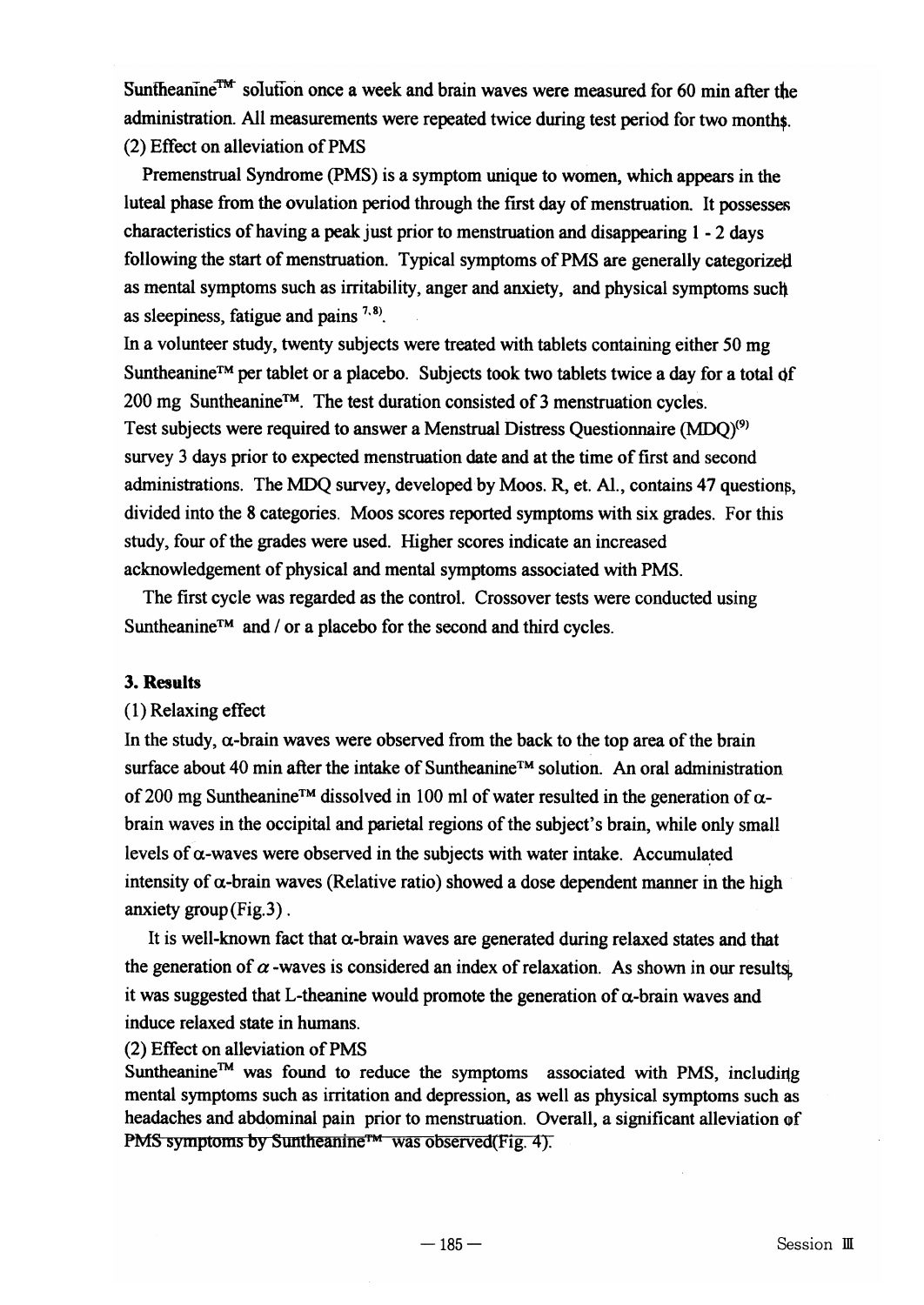# 4. Conclusions

Since ancient times, it has been said that drinking green tea induces relaxation. We Investigated this particular effect and have found that L-theanine had a noticeable relaxation effect. Additionally, L-theanine was found to alleviate various symptoms of PMS.

Suntheanine™ (L-theanine) is an effective food ingredient leading to an improved quality of life.

# Reference

- 1. Chemistry and Applications ofGreen Tea ed. by Yamamoto, T., et al.: pp: 160., CRC-Press, New York (1997)
- 2. Neims, A. H. and Borstel, R. W.: Nutrition and the brain, ed. by Wurtman, R. J., Raven Press, New York: 1-30 (1983)
- 3. Omori, M. Yano, T., Okamoto, J., Tushida, T., Murai T. and Higuchi, M.: Nippon Nogeikagaku Kaishi 61,1449-1451 (1987)
- 4. Sakato, Y.: The chemical constituents oftea. III. A new amide theanine, J. Agri. Chern. Soc. 23,262-267(1949)
- 5. Mukai, T., Horie, H. and Goto, T.: Differences in free amino acids and total nitrogen contents among various prices of green tea, Tea Research Journal 76, 45-50 (1992)
- 6. K. Ito, Y. Nagato, N. Aoi, L. R. Juneja, M. Kim, T. Yamamoto and S. Sugimoto: Effects of L-theanine on the release of  $\alpha$ -brain waves in human volunteers, Nippon Nogeikagaku Kaishi 72, 153-157 (1998)
- 7. S. Matsumoto, Research of PMS, Bunkodo (1995)
- 8. R. York, E. Freeman, B. Lowery, Faan and J.F. Strauss, Characteristics of Premenstural syndrome, Obstetrics & Gynecology, 73, 601-605(1989)
- 9. Moos.,R.H.: The development of a mensturual distress questionnaire, Psychosom Med. 30, 853-867 (1968).



Figure1. Structure of L-Theanine